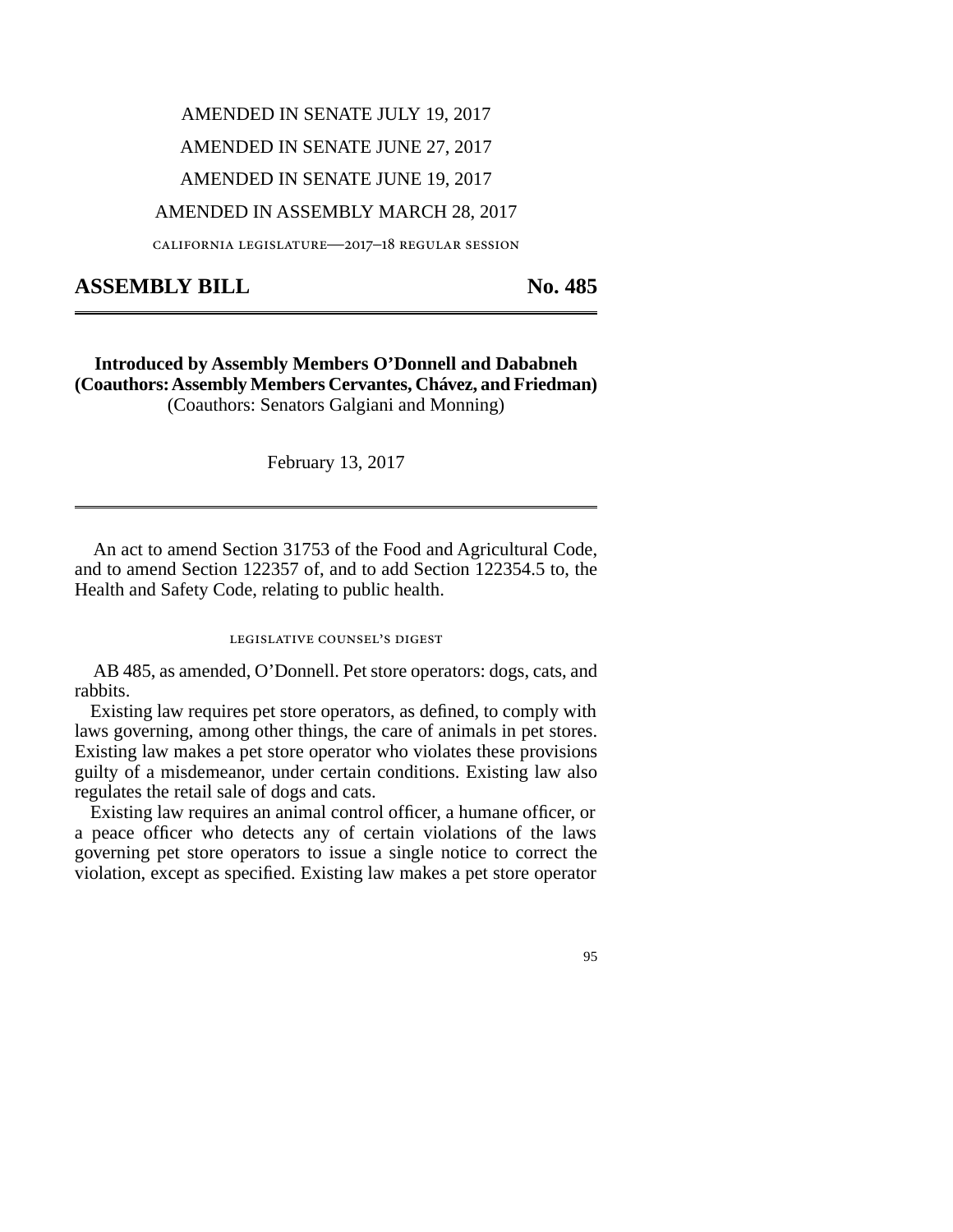who fails to comply with a notice to correct, or who violates the laws regulating pet store operators, as specified, guilty of a crime.

This bill would prohibit, on and after July 1, 2018, *January 1, 2019,* a pet store operator from selling a live dog, cat, or rabbit in a pet store unless the dog, cat, or rabbit was obtained from a public animal control agency or shelter, society for the prevention of cruelty to animals shelter, humane society shelter, or rescue group, as defined, that is in a cooperative agreement with at least one private or public shelter, as specified. The bill would require all sales of dogs and cats authorized by this provision to be in compliance with laws requiring the spaying or neutering of animals, as specified. The bill would require each pet store to maintain records sufficient to document the source of each dog, cat, or rabbit the pet store sells or provides space for, for at least one year, and to post, in a conspicuous location on the cage or enclosure of each animal, a sign listing the name of the entity from which each dog, cat, or rabbit was obtained, and would authorize public animal control agencies or shelters to periodically require pet stores engaged in sales of dogs to provide access to those records. The bill would make a pet store operator who violates these provisions subject to a civil penalty of \$500, as specified.

Existing law authorizes a public or private shelter to enter into cooperative agreements with animal rescue or adoption organizations regarding dogs and cats.

This bill would authorize a public or private shelter to enter into cooperative agreements with animal rescue or adoption organizations regarding rabbits that are equivalent to the cooperative agreements authorized regarding dogs and cats described above.

Vote: majority. Appropriation: no. Fiscal committee: no. State-mandated local program: no.

### *The people of the State of California do enact as follows:*

1 SECTION 1. Section 31753 of the Food and Agricultural Code 2 is amended to read:

3 31753. A rabbit, guinea pig, hamster, potbellied pig, bird, 4 lizard, snake, turtle, or tortoise that is legally allowed as personal 5 property and that is impounded in a public or private shelter shall line 6 be held for the same period of time, under the same requirements line 7 of care, and with the same opportunities for redemption and 8 adoption by new owners or nonprofit, as defined in Section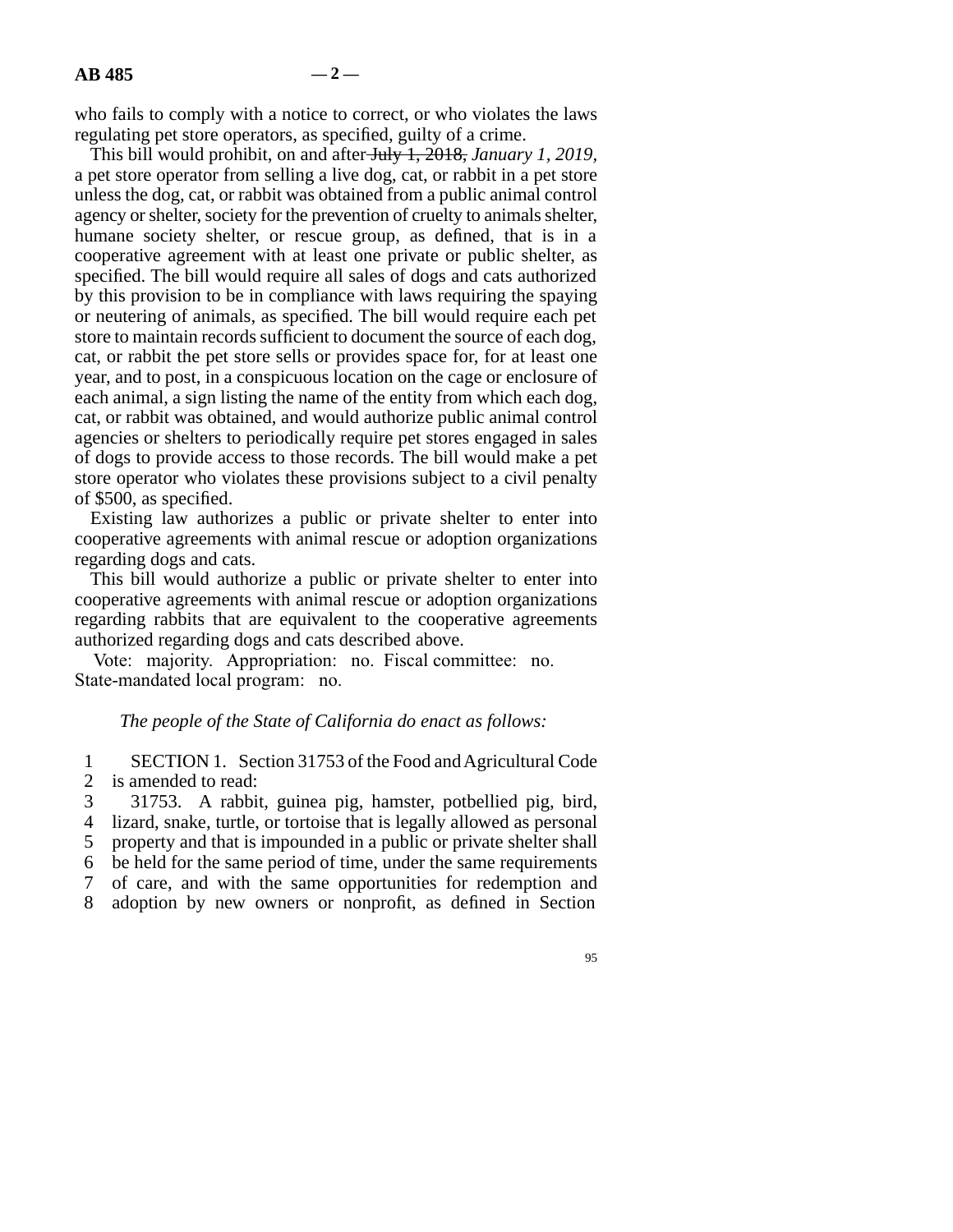1  $501(c)(3)$  of the Internal Revenue Code, animal rescue or adoption 2 organizations as provided for cats and dogs. The public or private 3 shelter may enter into cooperative agreements with animal rescue 4 or adoption organizations regarding rabbits that are equivalent to 5 those cooperative agreements authorized in Section 31108 line 6 regarding dogs and Section 31752 regarding cats. Section 17006 7 shall also apply to these animals. In addition to any required spay 8 or neuter deposit, the public or private shelter, at its discretion, line 9 may assess a fee, not to exceed the standard adoption fee, for

10 animals adopted by new owners or released to nonprofit animal 11 rescue or adoption organizations pursuant to this section.

12 SEC. 2. Section 122354.5 is added to the Health and Safety 13 Code, to read:

14 122354.5. (a) A pet store operator shall not sell a live dog, cat, 15 or rabbit in a pet store unless the dog, cat, or rabbit was obtained 16 from a public animal control agency or shelter, society for the 17 prevention of cruelty to animals shelter, humane society shelter, 18 or rescue group that is in a cooperative agreement with at least one 19 private or public shelter pursuant to Section 31108, 31752, or 20 31753 of the Food and Agricultural Code.

21 (b) All sales of dogs and cats authorized by this section shall 22 be in compliance with paragraph  $(1)$  of subdivision (a) of Section 23 30503 of, subdivision (b) of Section 30520 of, paragraph (1) of 24 subdivision (a) of Section 31751.3 of, and subdivision (b) of 25 Section 31760 of, the Food and Agricultural Code. Section 31760 of, the Food and Agricultural Code.

26 (c) Each pet store shall maintain records sufficient to document<br>27 the source of each dog, cat, or rabbit the pet store sells or provides the source of each dog, cat, or rabbit the pet store sells or provides 28 space for, for at least one year. Additionally, each pet store shall 29 post, in a conspicuous location on the cage or enclosure of each 30 animal, a sign listing the name of the public animal control agency 31 or shelter, society for the prevention of cruelty to animals shelter, 32 humane society shelter, or nonprofit from which each dog, cat, or 33 rabbit was obtained. Public animal control agencies or shelters 34 may periodically require pet stores engaged in sales of dogs to 35 provide access to these records. 36 (d) A pet store operator who violates this section shall be subject

37 to a civil penalty of five hundred dollars (\$500). Each animal 38 offered for sale in violation of this section shall constitute a

39 separate violation.